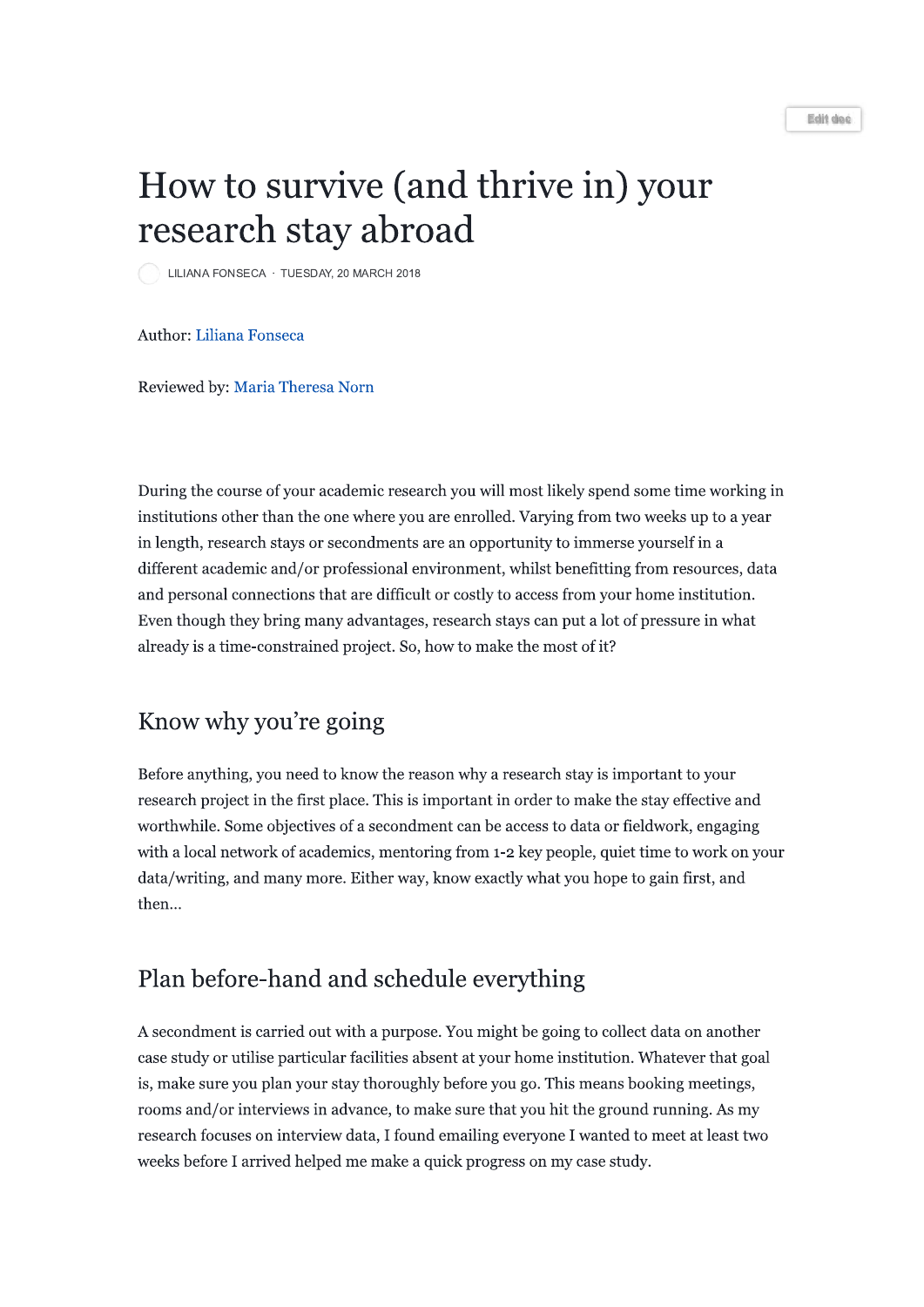### Take advantage of the resources

There will be a panoply of resources available that you can benefit from at your host institution or near it. This can be something like a laboratory facility, conferences and seminars, and short-term courses in methods, languages or a particular useful subject to your research. It can also be a relevant academic you have been eager to meet. Whatever the case, make sure you look for these opportunities in preparation for your visit.

### Engage with the locals

Closely related, you will have the opportunity to become a part of a new community. As with every new job, inserting yourself in a 'click' can be daunting, and no two research groups are, socially, the same. But the exciting prospect in this endeavour is exactly that. You will be able to meet people with different research subjects and methodological approaches which, for the commonly isolated PhD student, is greatly beneficial. Engaging will allow you to not just extend your personal and professional network, but also find collaboration opportunities. Moreover, getting to know a new place through the eyes of the 'locals' is one of the great goals of travelling, so make time not only to engage in professional networking but also social meet-ups and outings, cultural activities and the like. In the end, that's what makes a research stay an integral life experience.

# Get advice, often

Wandering physically far should not be an excuse to elude your supervisor (or, note to supervisors, your PhD student!). It is important to keep the flow of communication with your main institution supervisor so that neither of you feels lost or left out. This means scheduling periodical calls and frequent emails. Meanwhile, make sure to find and/or communicate to an advisor or champion at the host institution of your research stay. It is important to have someone to greet and support you, give you feedback and help plan your stay, and to help open local doors (to people, activities, etc.) that you may not even know about.

# Find your rhythm again

Lastly, a new (work)place implies adaptation. You will face a different environment, people, schedules, tasks and expectations. It is especially difficult considering the limited timeframe of a secondment, and trust me, time goes by really fast. So, schedule what you can. But don't stress over the unknown variables. Ultimately, a secondment or a research stay is a manner of exploration. If you find something didn't go quite as planned, just adapt and find your rhythm again.